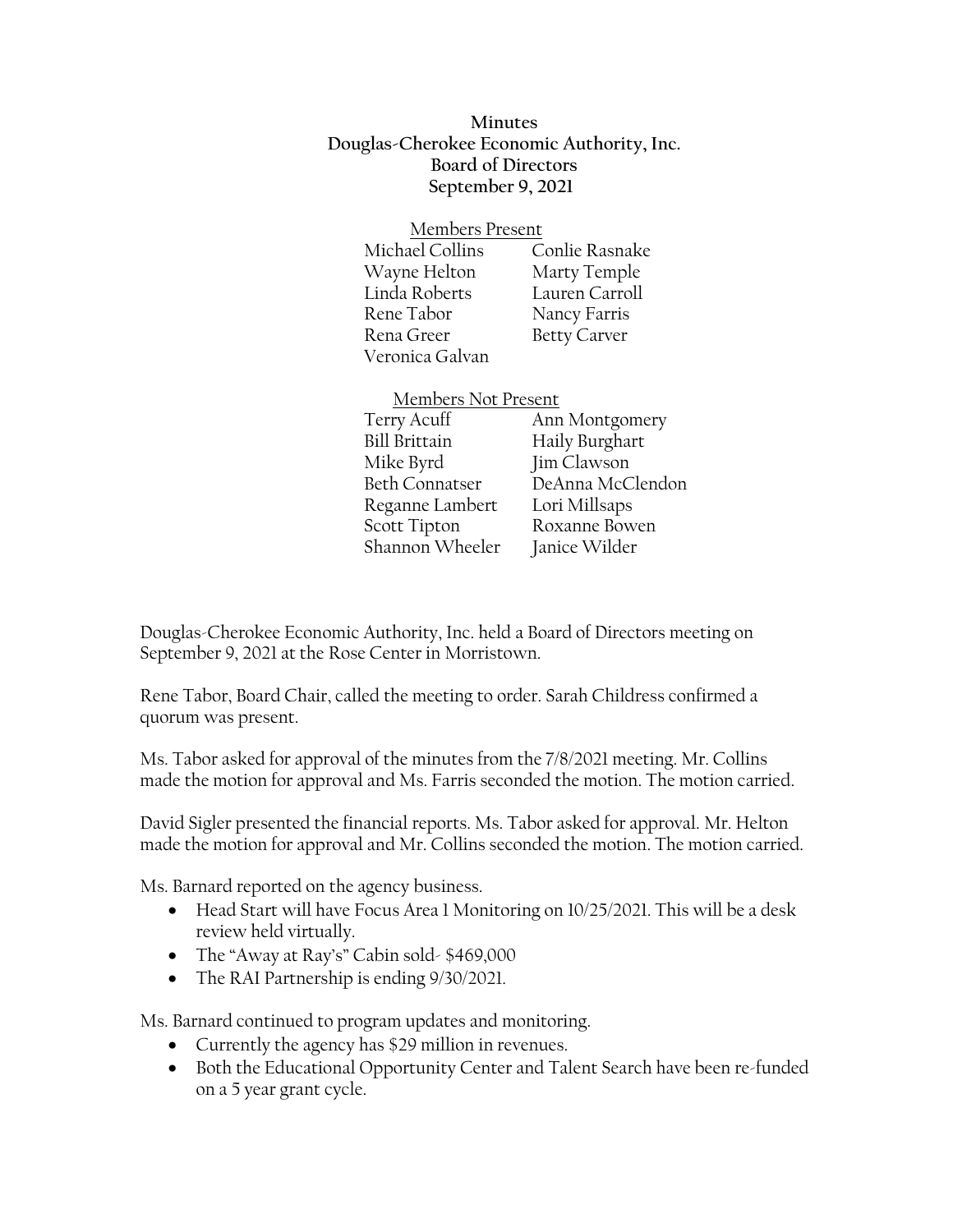- State of TN Appropriations-letter in packet explaining how the agency has used the annual funding of \$25,050.
- The Head Start 1303 grant was submitted: awaiting award status.
- SRAE- agency was notified on 8/27/21 of potentially being selected with a decreased budget. Amended budget has been submitted and we are awaiting final decision.

The Executive Committee discussed/reviewed

- Applying for funding for Full-Service Community Schools, which if received, will be in Cocke County.
- Community Action Plan Acceptance Letter
- Changing the agency bank account signor from Kay Hale to Megan Barnard

The committee made a motion for approval to apply for Full-Service Community Schools and changing the bank account signor to Megan Barnard. Ms. Tabor asked for a second. Mr. Helton seconded the motion. The motion carried.

For the Finance and Audit Committee, the following items were reviewed:

- Discussed the financial reports.
- Discussed the four vehicle purchases from the approved Head Start grant.
	- o 3 Honda Civics \$24,300 each
	- o 1 Maintenance van \$48,341

The Finance and Audit Committee did not have any items that required action.

For the Governance Committee, the following items were reviewed:

- Program Reports
- 2021-2024 Strategic Plan
- Head Start Policy Council Members

The committee made the motion for approval of the 2021-2024 Strategic Plan and the Head Start Policy Council Members. Mr. Collins seconded the motion. The motion carried.

Ms. Emily Kelley, Head Start Human Resources Manager, presented the Head Start Committee Report. Her report included the following action items:

- Annual Report to the Public
- Policy Council Members and PC representation on the DCEA Board
- Policy Council Bylaws (no changes, needs annual approval)
- Admin. 1.16 Physical Exams and TB Screening Policy Revision
- Child Care Aide job description revision
- Submittal of Angel Tree Grant Application

There was a brief discussion regarding the Admin. 1.16 Physical Exams and TB Screening Policy Revision, Ms. Tabor asked for approval of the Head Start action items, including the suggested revision (When available, new staff must utilize existing health insurance